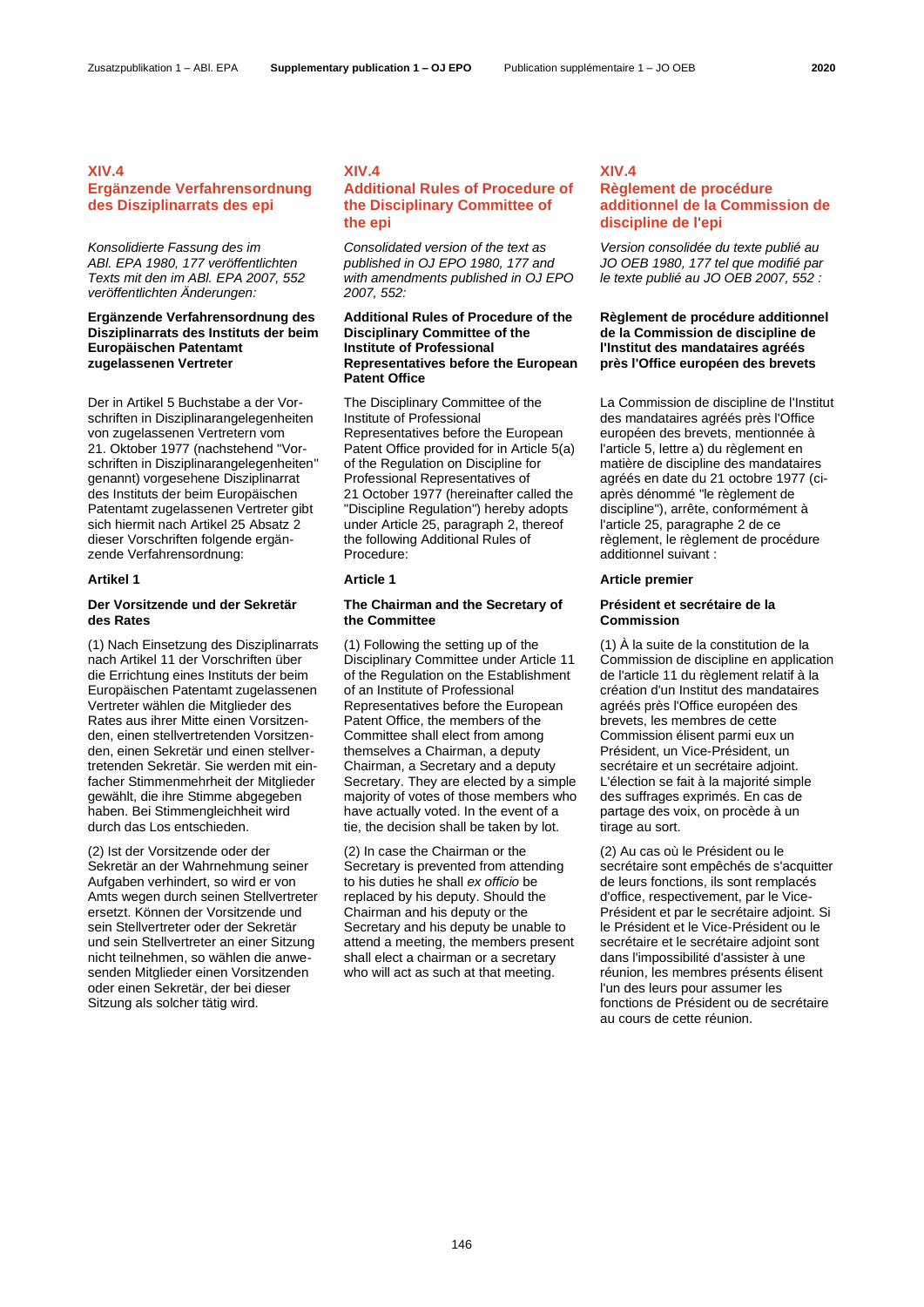(1) Der Rat, der zur Prüfung eines ihm schriftlich zur Kenntnis gebrachten Vorwurfs einer Verletzung der beruflichen Regeln gebildet wird, setzt sich aus drei Mitgliedern zusammen, die vom Vorsitzenden des Rates ernannt werden; er wird nachstehend "Kammer" genannt.

(2) Der Vorsitzende des Rates ernennt ein Mitglied der Kammer zum Vorsitzenden und mindestens ein weiteres Mitglied des Rates zum stellvertretenden Mitglied dieser Kammer.

(3) Der Vorsitzende des Rates kann erforderlichenfalls weitere Mitglieder des Rates zu stellvertretenden Mitgliedern dieser Kammer ernennen.

### **Artikel 3 Article 3 Article 3**

(1) Vertretungsgründe sind insbesondere Interessenkonflikte, Krankheit, Arbeitsüberlastung und unvermeidbare Verpflichtungen.

(2) Will ein Mitglied vertreten werden, so unterrichtet es den Vorsitzenden der betreffenden Kammer unverzüglich von seiner Verhinderung.

(3) Der Vorsitzende des Disziplinarrats kann ein anderes Mitglied des Rates vertretungsweise zum Vorsitzenden der betreffenden Kammer bestimmen.

### **Artikel 4 Article 4 Article 4**

### **Ausschließung und Ablehnung Exclusion and objection Récusation**

(1) Erhält die Kammer von einem möglichen Ausschließungs- oder Ablehnungsgrund auf andere Weise als von dem Mitglied oder dem betroffenen zugelassenen Vertreter Kenntnis, so entscheidet die Kammer ohne Mitwirkung des betroffenen Mitglieds. Bei dieser Entscheidung wird das betroffene Mitglied durch einen vom Vorsitzenden der Kammer ernannten Vertreter ersetzt.

(2) Das betroffene Mitglied wird aufgefordert, sich zu dem Ausschließungsgrund zu äußern.

(3) Vor der Entscheidung über die Ausschließung eines Mitglieds wird das Verfahren in der Sache nicht weitergeführt.

### **Artikel 2 Article 2 Article 2**

(1) The Committee, as constituted for the examination of any alleged breach of the Rules of Professional Conduct which is brought to the Committee's notice in writing, shall consist of three members, nominated by the Chairman of the Committee, hereinafter called a "Chamber".

(2) The Chairman of the Committee shall nominate one of the members of the Chamber as Chairman of that Chamber and at least one other member of the Committee as alternate member of that Chamber.

(3) The Chairman of the Committee may, if necessary, subsequently nominate one or more further members of the Committee as alternate members of that Chamber.

(1) Reasons for replacement by alternates shall, in particular, include conflicting interests, sickness, excessive workload and commitments which cannot be avoided.

(2) Any member requesting to be replaced by an alternate shall inform the Chairman of the Chamber concerned of his unavailability without delay.

(3) The Chairman of the Committee may designate another member of the Committee to replace the Chairman of the Chamber concerned.

(1) If the Chairman has knowledge of a possible reason for exclusion or objection which does not originate from the member himself or from the professional representative concerned, then the Chamber shall decide as to the action to be taken without the participation of the member concerned. For the purpose of taking this decision, the member concerned shall be replaced by an alternate nominated by the Chairman of the Chamber.

(2) The member concerned shall be invited to present his comments as to whether there is a reason for exclusion.

(3) Before a decision is taken on the exclusion of a member, there shall be no further proceedings in the case.

### **Kammern Chambers Chambres**

(1) Pour statuer sur les manquements présumés aux règles de conduite professionnelle dont elle est saisie par écrit, la Commission se compose de trois membres désignés par le Président de la Commission ; cette formation est ci-après dénommée "chambre".

(2) Le Président de la Commission désigne le président de la chambre parmi les membres de celle-ci et il désigne au moins un autre membre de la Commission comme membre suppléant de cette chambre.

(3) Le Président de la Commission peut, si nécessaire, désigner par la suite un ou plusieurs autres membres de la Commission comme membres suppléants de cette chambre.

## **Vertretung der Mitglieder Replacement of members Remplacement des membres de la Commission**

(1) Les motifs de remplacement par les suppléants sont notamment les conflits d'intérêts, la maladie, la surcharge de travail et les engagements auxquels il n'est pas possible de se soustraire.

(2) Tout membre de la chambre demandant à être remplacé par un suppléant informe sans retard le Président de la chambre concernée de son empêchement.

(3) Le Président de la Commission peut désigner un autre membre de la Commission pour remplacer le Président de la chambre concernée.

(1) Si la chambre a connaissance d'un motif de récusation éventuelle de l'un de ses membres autrement que par ce dernier ou par le mandataire agréé concerné, elle statue sans la participation de l'intéressé. Lors de la prise de cette décision, celui-ci est remplacé par un suppléant désigné par le Président de la chambre.

(2) Le membre intéressé est invité à donner son avis sur le motif de récusation allégué.

(3) La procédure relative à l'affaire n'est pas poursuivie avant qu'une décision ait été prise au sujet de la récusation.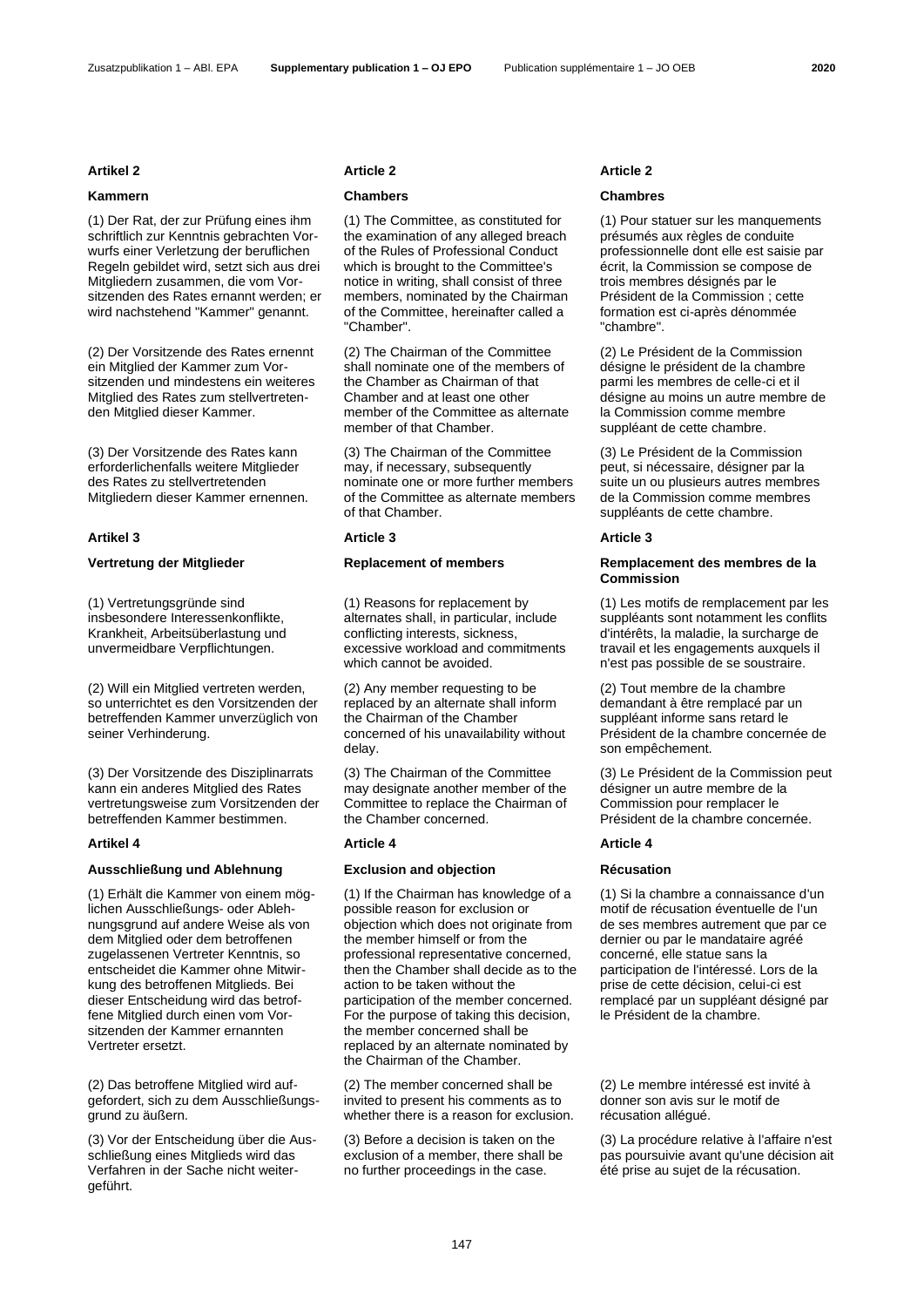### Zusatzpublikation 1 – ABl. EPA **Supplementary publication 1 – OJ EPO** Publication supplémentaire 1 – JO OEB **2020**

### **Der Geschäftsstellenbeamte The Registrar Le greffier**

(1) Der Vorsitzende des Disziplinarrats bestellt im Einverständnis mit dem Präsidenten des Rates des Instituts der beim Europäischen Patentamt zugelassenen Vertreter ein Mitglied oder einen Bediensteten des Instituts der beim Europäischen Patentamt zugelassenen Vertreter, nachstehend "Institut" genannt, zum Geschäftsstellenbeamten des Disziplinarrats. Ein weiteres Mitglied oder ein weiterer Bediensteter des Instituts wird vom Vorsitzenden zum stellvertretenden Geschäftsstellenbeamten, der bei Verhinderung des Geschäftsstellenbeamten tätig wird, bestellt.

(2) Der Geschäftsstellenbeamte überwacht insbesondere sämtliche Fristen in Bezug auf Angelegenheiten, die vor dem Disziplinarrat anhängig sind, einschließlich der in Artikel 6 Absatz 3 der Vorschriften in Disziplinarangelegenheiten vorgesehenen Frist.

### **Artikel 5 Article 5 Article 5**

(1) The Chairman of the Disciplinary Committee shall, with the approval of the President of the Council of the Institute of Professional Representatives before the European Patent Office, appoint a member or an employee of the Institute of Professional Representatives before the European Patent Office, hereinafter called the "Institute", to act as Registrar to the Disciplinary Committee. A further member or employee of the Institute shall be appointed by the Chairman to act as deputy Registrar where the Registrar is unable to act.

(2) The Registrar shall, in particular, monitor any time limits relating to matters before the Disciplinary Committee, including the time limit prescribed in Article 6, paragraph 3, of the Discipline Regulation.

(1) Le Président de la Commission de discipline désigne, avec l'accord du Président du Conseil de l'Institut des mandataires agréés près l'Office européen des brevets, un membre ou un employé de cet Institut (ci-après dénommé "l'Institut") pour assumer les fonctions de greffier. Un autre membre ou employé de l'Institut est désigné par le Président pour remplacer le greffier lorsqu'il a un empêchement.

(2) Le greffier a pour tâche, en particulier, de surveiller les délais concernant les affaires pendantes devant la Commission de discipline, y compris le délai prévu à l'article 6, paragraphe 3 du règlement de discipline.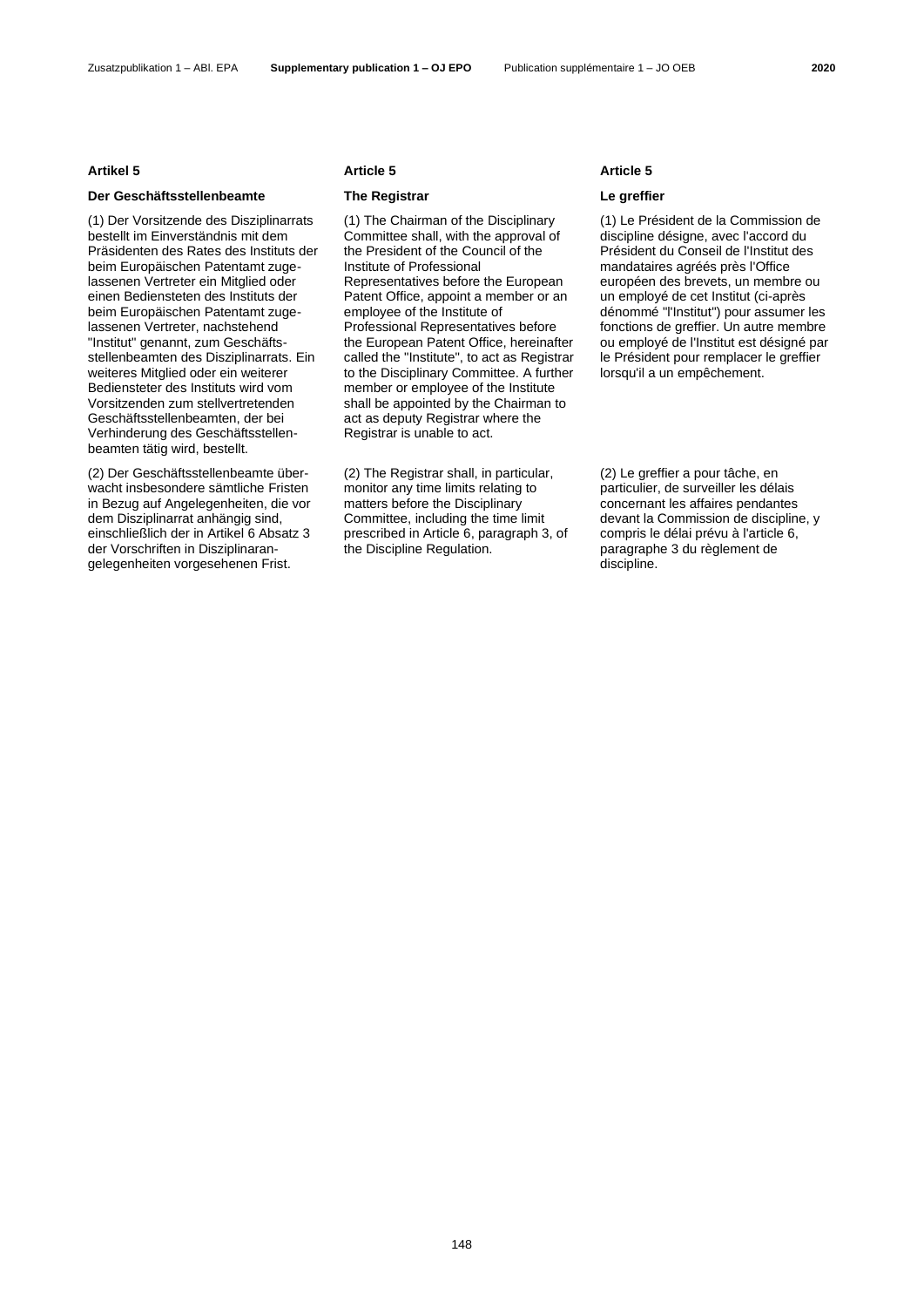## **Berichterstatter Rapporteurs Rapporteurs**

(1) Der Vorsitzende der Kammer bestimmt für jede Angelegenheit ein Mitglied der Kammer oder sich selbst als Berichterstatter.

(2) Der Berichterstatter kann Ermittlungen nach den Artikeln 15 und 25 Absatz 1 der Vorschriften in Disziplinarangelegenheiten durchführen; er entwirft Bescheide, führt sonstige Vorarbeiten durch und entwirft Entscheidungen.

(3) Die Entwürfe werden den anderen Mitgliedern der für die Prüfung der Angelegenheit zuständigen Kammer vorgelegt, die sie genehmigen oder Änderungen vorschlagen. Kann nach diesem Verfahren keine Einigung erzielt werden, so tritt die Kammer zur Beratung der endgültigen Fassung zusammen.

(4) Bescheide werden vom Berichterstatter im Auftrag der Kammer unterzeichnet.

(5) Der Berichterstatter bereitet die Sitzungen und mündlichen Verhandlungen vor. Er stellt die Fragen zusammen, die einer Klärung bedürfen, und sendet erforderlichenfalls dem betroffenen zugelassenen Vertreter einen diesbezüglichen Bescheid.

(6) Ist der Berichterstatter der Ansicht, dass seine Kenntnisse der Verfahrenssprache für die Abfassung von Bescheiden oder Entscheidungen nicht ausreichen, so kann er diese in einer anderen Amtssprache des Europäischen Patentamts entwerfen. Sofern der Vorsitzende der Kammer keine gegenteilige Anweisung erteilt, werden die Entwürfe vom Sekretariat des Instituts in die Verfahrenssprache übersetzt; die Übersetzungen werden vom Berichterstatter oder von einem anderen Mitglied der Kammer überprüft.

(1) The Chairman of the Chamber shall, for each matter, designate a member of the Chamber, or himself, as rapporteur.

(2) The rapporteur may conduct preparatory inquiries in accordance with Articles 15 and 25, paragraph 1, of the Discipline Regulation; he shall prepare draft communications, carry out other preliminary work and draft decisions.

(3) Draft communications and decisions shall be sent to the other members of the Chamber designated to consider the matter, who shall either approve them or make suggestions for amendment. If no agreement can be reached by this means, the Chamber shall meet to decide jointly on the final text.

(4) Communications shall be signed by the rapporteur on behalf of the Chamber.

(5) The rapporteur shall make the preparations for meetings and oral proceedings. He will set out the issues that need to be determined and, if necessary, send a communication to the professional representative concerned to this effect.

(6) If the rapporteur considers that his knowledge of the language of the proceedings is insufficient for drafting communications or decisions, he may draft these in one of the other official languages of the European Patent Office. The drafts shall be translated, unless the Chairman of the Chamber otherwise directs, by the Secretariat of the Institute into the language of the proceedings and the translations shall be checked by the rapporteur or by another member of the Chamber.

### **Artikel 6 Article 6 Article 6**

(1) Le Président de la chambre désigne, pour chaque affaire, l'un des membres de cette chambre, ou luimême, pour assumer les fonctions de rapporteur.

(2) Le rapporteur peut procéder à une instruction en application des articles 15 et 25, paragraphe 1 du règlement de discipline ; il rédige les projets de notifications, procède à d'autres travaux préparatoires et rédige les projets de décisions.

(3) Les projets de notifications et de décisions sont envoyés aux autres membres de la chambre désignés pour étudier l'affaire, qui les approuvent ou proposent des modifications. Si cette procédure ne permet pas de parvenir à un accord, la chambre se réunit pour délibérer de la rédaction définitive.

(4) Les notifications sont signées par le rapporteur au nom de la chambre.

(5) Le rapporteur prépare les réunions et les procédures orales. Il indique les questions sur lesquelles il y a lieu de prendre une décision et, si nécessaire, il envoie une notification au mandataire agréé concerné.

(6) Si le rapporteur estime que sa connaissance de la langue de la procédure n'est pas suffisante pour rédiger des notifications et des décisions, il peut les rédiger dans une autre des langues officielles de l'Office européen des brevets. Sauf instructions contraires du Président de la chambre, le secrétariat de l'Institut traduit les projets dans la langue de la procédure et le rapporteur ou un autre membre de la chambre vérifie les traductions.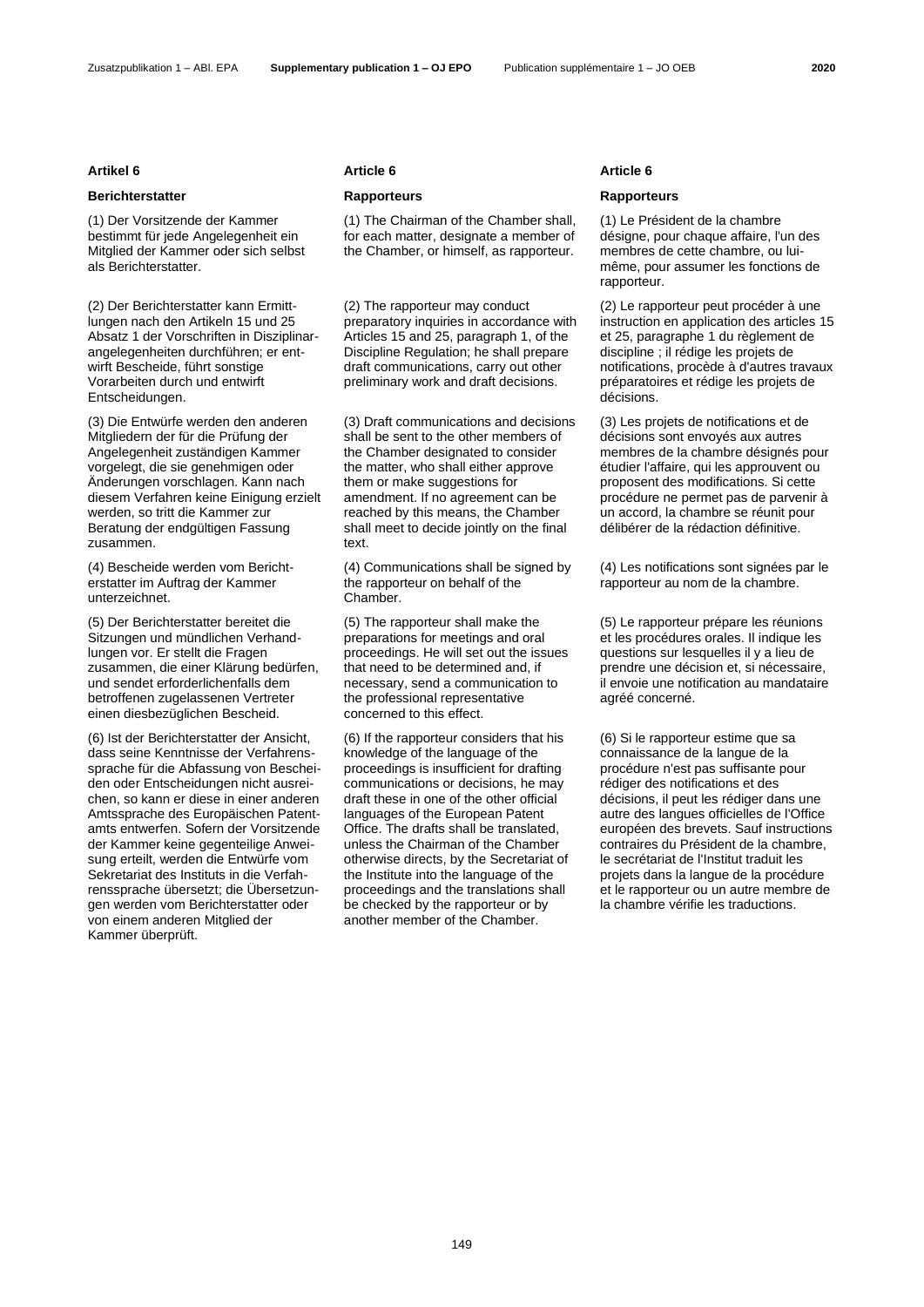(1) Auf Antrag erläutert der Geschäftsstellenbeamte, wie eine Anzeige abzufassen und einzureichen ist.

(2) Anzeigen sind schriftlich an den Disziplinarrat zu richten. Sie sind vom Anzeigeerstatter oder von einer für ihn handelnden rechtskundigen Person oder einem zugelassenen Vertreter zu unterzeichnen und müssen Namen und Anschrift des Anzeigeerstatters enthalten.

(3) Eine Anzeige gilt erst dann als dem Disziplinarrat zur Kenntnis gebracht, wenn sie in einer der Amtssprachen des Europäischen Patentamts beim Geschäftsstellenbeamten eingegangen ist.

a) trägt jede Anzeige mit ihrem Eingangstag ein;

b) übermittelt unverzüglich Kopien der Anzeige an den Vorsitzenden und den Sekretär des Disziplinarrats, an den Präsidenten des Rates des Instituts und den Präsidenten des Europäischen Patentamts;

c) unterrichtet den Vorsitzenden des Disziplinarausschusses des Europäischen Patentamts vom Eingang einer Anzeige und deren Eingangstag.

(5) Der Vorsitzende des Disziplinarrats bestimmt unverzüglich eine Kammer und weist ihr die Anzeige zu.

### **Artikel 7 Article 7 Article 7**

## **Anzeigen Complaints Plaintes**

(1) On request, the Registrar shall explain how a complaint should be formulated and filed.

(2) A complaint shall be in writing addressed to the Disciplinary Committee. It shall be signed by the complainant or any legal advisor or professional representative acting on his behalf and shall include the name and address of the complainant.

(3) A complaint shall not be considered to have been brought to the notice of the Disciplinary Committee until it has been received by the Registrar in one of the official languages of the European Patent Office.

a) register each complaint together with the date of receipt;

b) immediately send copies of the complaint to the Chairman and the Secretary of the Disciplinary Committee, to the President of the Council of the Institute and the President of the European Patent Office:

c) notify the Chairman of the Disciplinary Board of the European Patent Office of the receipt of a complaint and of the date of receipt.

(5) The Chairman of the Disciplinary Committee shall without delay nominate a Chamber and assign the complaint to that Chamber.

(1) Sur demande, le greffier explique la manière dont une plainte doit être formulée et déposée.

(2) Les plaintes doivent être déposées par écrit auprès de la Commission de discipline. Elles doivent être signées par le plaignant ou par un conseiller juridique ou par un mandataire agréé agissant en son nom et elles doivent indiquer le nom et l'adresse du plaignant.

(3) Une plainte est considérée comme non portée à la connaissance de la Commission de discipline tant que le greffier ne l'a pas reçue dans l'une des langues officielles de l'Office.

(4) Der Geschäftsstellenbeamte (4) The Registrar shall: (4) Le greffier accomplit les tâches suivantes :

> a) il enregistre chaque plainte avec l'indication de sa date de réception,

b) il envoie immédiatement des copies au Président et au secrétaire de la Commission de discipline, au Président du Conseil de l'Institut et au Président de l'Office européen des brevets,

c) il informe le Président du Conseil de discipline de l'Office européen des brevets de la réception d'une plainte et il lui indique la date de réception.

(5) Le Président de la Commission de discipline désigne sans retard une chambre à laquelle il confie la plainte.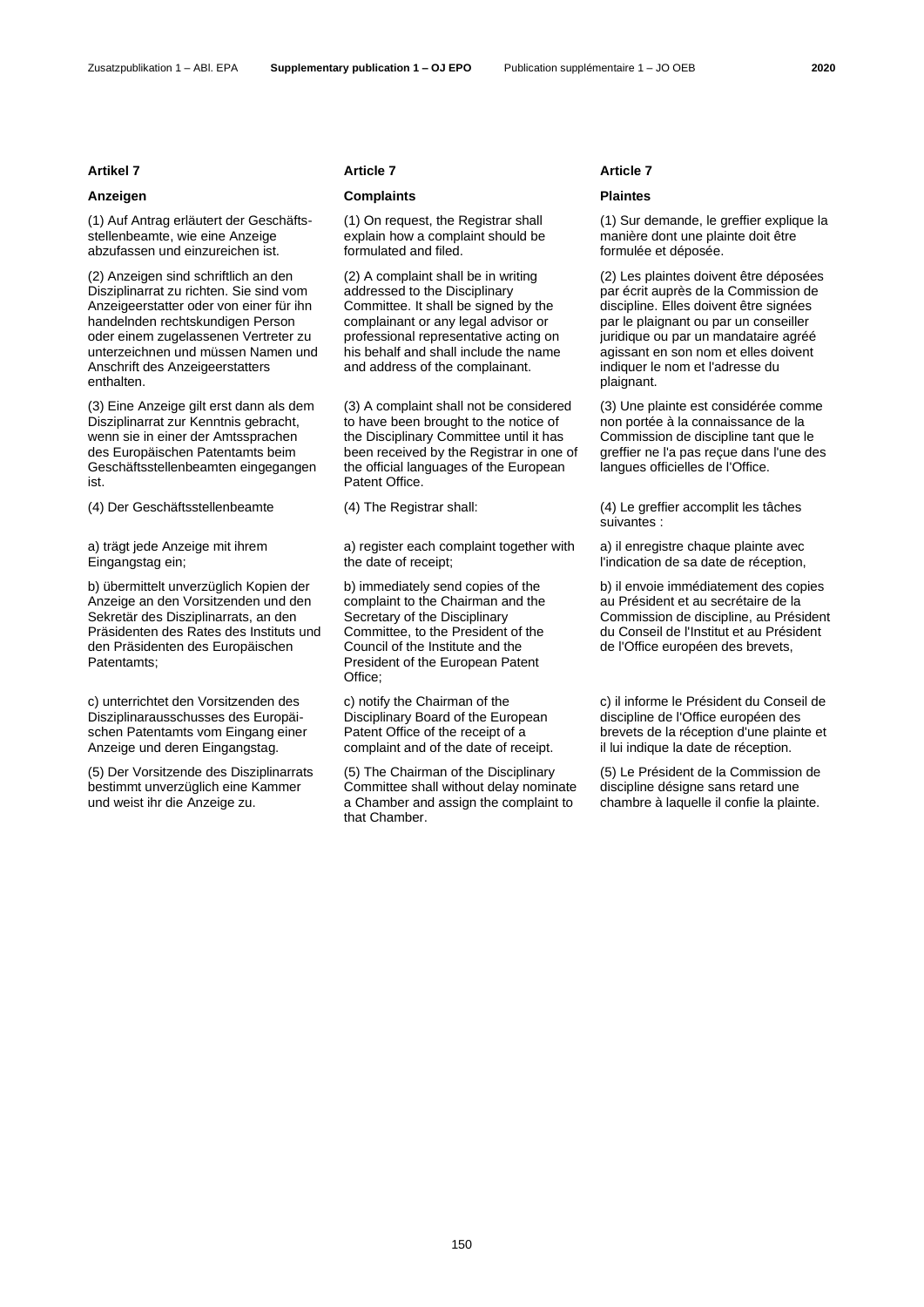### Zusatzpublikation 1 – ABl. EPA **Supplementary publication 1 – OJ EPO** Publication supplémentaire 1 – JO OEB **2020**

## **Verfahren nach Eingang einer Anzeige**

(1) Wird eine Anzeige nicht aus dem in Artikel 18 genannten Grund als offensichtlich unbegründet zurückgewiesen. so übermittelt die Kammer dem betroffenen zugelassenen Vertreter unverzüglich eine Kopie der Anzeige zusammen mit einem Hinweis darauf, wo diese Verfahrensordnung veröffentlicht ist, und gewährt ihm eine Frist von zwei Monaten nach Erhalt der Kopie der Anzeige zur Einreichung einer schriftlichen Erwiderung, die an den Berichterstatter zu richten ist.

(2) Während dieser Frist kann der betroffene zugelassene Vertreter eine mündliche Verhandlung beantragen. Stellt er einen solchen Antrag, so wird er zu einer mündlichen Verhandlung eingeladen; Kopien der Einladung werden an den Präsidenten des Rates des Instituts und den Präsidenten des Europäischen Patentamts gesandt.

(3) Reicht der betroffene zugelassene Vertreter keine schriftliche Erwiderung ein oder erscheint er nicht zu der mündlichen Verhandlung, so kann die Kammer anhand der verfügbaren Unterlagen eine Entscheidung treffen.

(1) Über eine mündliche Verhandlung oder Beweisaufnahme wird von dem Berichterstatter, dem Geschäftsstellenbeamten oder einem anderen, vom Vorsitzenden der Kammer bestimmten Bediensteten des Instituts eine Niederschrift aufgenommen. Regel 124 EPÜ ist auf die Aufnahme der Niederschriften entsprechend anzuwenden.

(2) Der Vorsitzende der Kammer kann anordnen, dass von einer mündlichen Beweisaufnahme oder mündlichen Erklärungen zusätzlich zur Niederschrift über diese Beweisaufnahme oder Erklärungen eine Tonbandaufnahme angefertigt wird.

### **Artikel 8 Article 8 Article 8**

## **Procedure following receipt of a complaint**

(1) Unless a complaint is summarily dismissed on the ground mentioned in Article 18 hereof, the Chamber concerned shall, without delay, send a copy of the complaint, together with a reference to where these Rules of Procedure are published, to the professional representative concerned, who shall be given a period of two months after receipt by him of the copy of the complaint to present a written defence, which shall be addressed to the rapporteur.

(2) During this period, the professional representative concerned may request oral proceedings. If he does so, he shall be invited to attend a hearing and copies of the invitation shall be sent to the President of the Council of the Institute and to the President of the European Patent Office.

(3) If the professional representative concerned does not reply in writing or attend the hearing, then the Chamber may take a decision on the basis of the available material.

### **Artikel 9 Article 9 Article 9**

(1) Minutes of oral proceedings and of the taking of evidence shall be drawn up by the rapporteur or the Registrar or such employee of the Institute as the Chairman of the Chamber may nominate. Rule 124 EPC shall apply mutatis mutandis to the taking of such minutes.

(2) The Chairman of the Chamber may direct that tape recordings of any oral evidence and of any oral statements may be made in addition to minutes of such evidence and statements.

## **Procédure suivant la réception d'une plainte**

(1) Sauf si une plainte est rejetée purement et simplement pour le motif mentionné à l'article 18, la chambre concernée envoie sans délai une copie de la plainte, accompagnée d'une mention indiquant où le présent règlement de procédure a été publié, au mandataire agréé concerné, qui dispose d'un délai de deux mois, à compter de la réception de la copie de la plainte, pour présenter sa défense par écrit ; celle-ci doit être adressée au rapporteur.

(2) Durant cette période, le mandataire agréé concerné peut demander une procédure orale. S'il le fait, il est invité à participer à une audition et des copies de cette invitation sont envoyées au Président du Conseil de l'Institut et au Président de l'Office européen des brevets.

(3) Si le mandataire agréé concerné ne répond pas par écrit et ne participe pas à l'audition, la chambre peut prendre une décision sur la base des renseignements qu'elle possède.

### **Niederschrift Minutes Procès-verbaux**

(1) Les procès-verbaux des procédures orales et des instructions sont établis par le rapporteur, par le greffier ou par tout autre employé de l'Institut désigné par le Président de la chambre. La règle 124 CBE s'applique à l'établissement de ces procès-verbaux.

(2) Le Président de la chambre peut prescrire l'enregistrement sur bande magnétique de toute déposition ou déclaration orales, en plus du procèsverbal relatif à ces dépositions ou déclarations.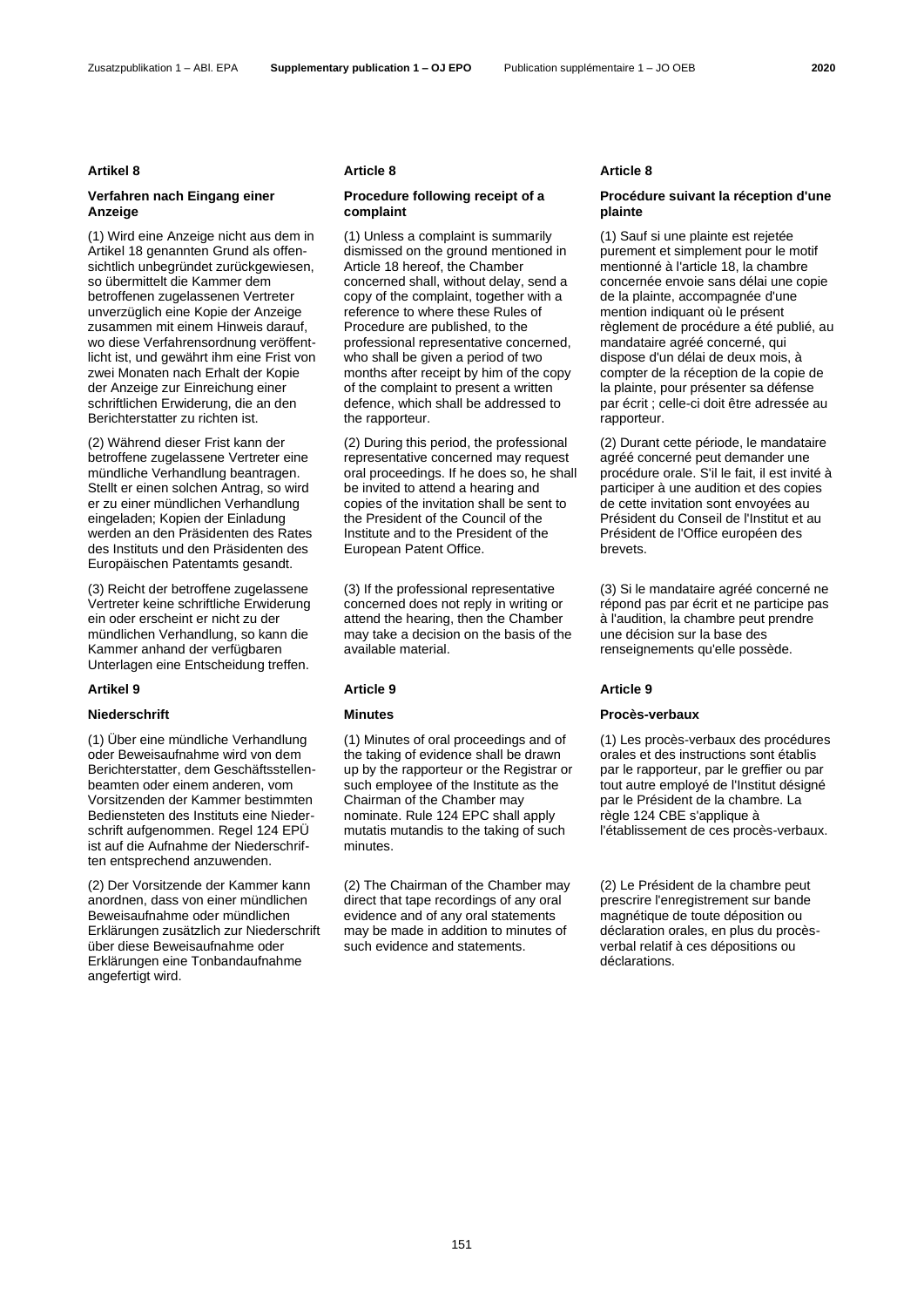### Zusatzpublikation 1 – ABl. EPA **Supplementary publication 1 – OJ EPO** Publication supplémentaire 1 – JO OEB **2020**

(1) Die Verfahrenssprache vor einer Kammer ist eine der Amtssprachen des Europäischen Patentamts, die von der Kammer bestimmt wird. Der Vorsitzende der Kammer kann beschließen, dass Unterlagen in einer anderen Sprache zugelassen und Zeugen in einer anderen Sprache gehört werden, sofern eine Übersetzung in eine der Sprachen des Europäischen Patentamts vorgelegt wird, wenn ein Mitglied der Kammer dies beantragt.

(2) Falls der betroffene zugelassene Vertreter einen entsprechenden Antrag stellt, erhält er Übersetzungen aller Unterlagen, die sich auf seinen Fall beziehen, in seiner eigenen Sprache und kann sich in seiner eigenen Sprache verteidigen.

(3) Ist eine mündliche Verhandlung vorgesehen und hat der betroffene zugelassene Vertreter mindestens zwei Wochen vor dem Termin der mündlichen Verhandlung beantragt, dass in seine eigene Sprache und aus dieser übersetzt wird, so sorgt der Vorsitzende der Kammer für Übersetzung.

### **Artikel 11 Article 11 Article 11**

## **Änderung in der Zusammensetzung der Kammer**

(1) Ändert sich die Zusammensetzung der Kammer nach einer mündlichen Verhandlung, so wird der betroffene zugelassene Vertreter unterrichtet, dass auf seinen Antrag eine erneute mündliche Verhandlung vor der Kammer in ihrer neuen Zusammensetzung stattfindet. Eine erneute mündliche Verhandlung findet auch dann statt, wenn das neue Mitglied dies beantragt und die übrigen Mitglieder der Kammer damit einverstanden sind.

(2) Das neue Mitglied ist an bereits getroffene Zwischenentscheidungen wie die übrigen Mitglieder gebunden.

(3) Ist ein Mitglied der Kammer nach einer Endentscheidung verhindert, so wird es nicht ersetzt. Ist der Vorsitzende der Kammer verhindert, so unterzeichnet in seinem Auftrag das im Rahmen des Disziplinarrats dienstältere Mitglied der Kammer, bei gleichem Dienstalter das ältere Mitglied.

### **Artikel 10 Article 10 Article 10**

## **Verfahrenssprache Language of the proceedings Langue de la procédure**

(1) The language of the proceedings before a Chamber shall be one of the official languages of the European Patent Office, decided upon by the Chamber. The Chairman of a Chamber may decide to accept documents and to hear witnesses in another language, provided that a translation into one of the languages of the European Patent Office is supplied if one of the members of the Chamber so requires.

(2) If the professional representative concerned so requires, he shall receive translations into his own language of all documents relating to his case and he may defend himself in his own language.

(3) If oral proceedings are to take place and, at least two weeks before the date laid down for such proceedings, the professional representative concerned requests interpretation into and from his own language, the Chairman of the Chamber shall make the necessary arrangements.

### **Change in the composition of the Chamber**

(1) If the composition of the Chamber is changed after oral proceedings, the professional representative concerned shall be informed that, at his request, fresh oral proceedings shall be held before the Chamber in its new composition. Fresh oral proceedings shall also be held if so requested by the new member and if the other members of the Chamber have given their agreement.

(2) The new member shall be bound to the same extent as the other members by an interim decision which has already been taken.

(3) If, when the Chamber has already reached a final decision, a member of the Chamber is unable to act, he shall not be replaced by an alternate. If the Chairman of the Chamber is unable to act, the member of the Chamber having the longer service on the Disciplinary Committee or, in the case where members have the same length of service, the elder member, shall sign the decision on behalf of the Chairman.

(1) La langue de la procédure se déroulant devant une chambre est l'une des langues officielles de l'Office européen des brevets ; elle est fixée par la chambre. Le Président de la chambre peut décider d'accepter des documents et d'entendre des témoins dans une autre langue, à condition qu'une traduction dans l'une des langues de l'Office européen des brevets soit fournie si l'un des membres de la chambre le demande.

(2) Sur demande, le mandataire agréé concerné reçoit des traductions de tous les documents ayant trait à l'affaire dans sa propre langue, et il peut se défendre dans cette langue.

(3) S'il doit y avoir procédure orale et que, au moins deux semaines avant la date fixée pour cette procédure, le mandataire agréé concerné demande l'interprétation dans sa propre langue et inversement, le Président de la chambre prend les dispositions nécessaires.

### **Modification de la composition de la chambre**

(1) Si la composition de la chambre est modifiée après une procédure orale, le mandataire agréé concerné est informé que, s'il le demande, une nouvelle procédure orale aura lieu devant la chambre, dans sa nouvelle composition. Une nouvelle procédure orale a également lieu à la demande du nouveau membre de la chambre si les autres membres sont d'accord.

(2) Le nouveau membre de la chambre est lié au même titre que les autres par les décisions interlocutoires déjà prises.

(3) Si l'un des membres de la chambre a un empêchement alors que la chambre a déjà pris une décision finale, il n'est pas remplacé. S'il s'agit du Président, la décision est signée, au lieu et place de celui-ci, par le membre de la chambre le plus ancien à la Commission de discipline ; à égalité d'ancienneté, c'est le plus âgé qui signe.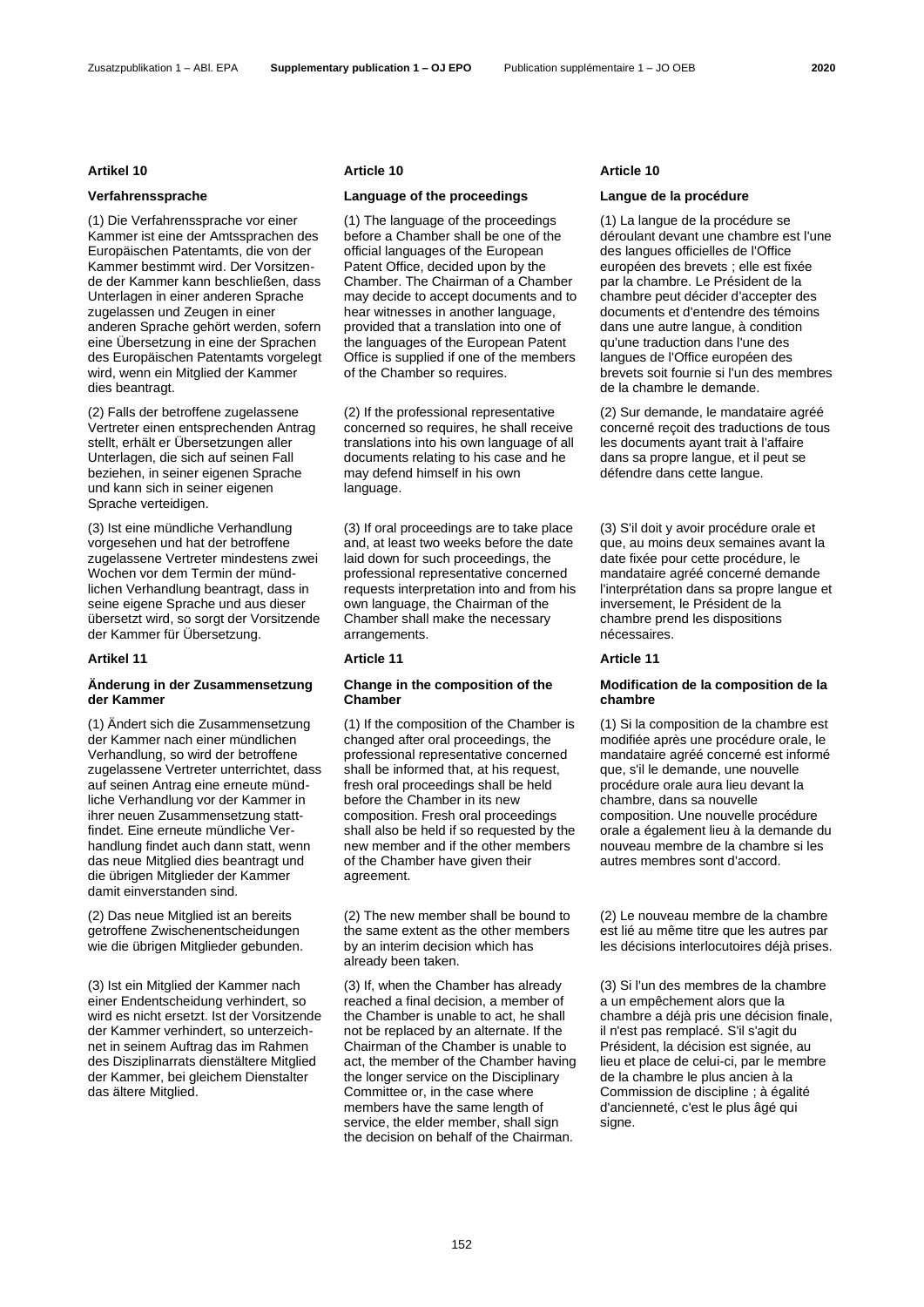## **Verbindung von Anzeigen Consolidation of complaints Jonction de plaintes**

(1) Sind dieselbe oder verschiedene Handlungen desselben zugelassenen Vertreters Gegenstand mehrerer Anzeigen, so können sie im selben Verfahren behandelt werden.

(2) Ist für die Behandlung mehrerer Anzeigen gegen verschiedene zugelassene Vertreter die Kammer in der gleichen Zusammensetzung zuständig, so kann die Kammer diese Anzeigen mit Zustimmung der betroffenen zugelassenen Vertreter in einem gemeinsamen Verfahren behandeln. Diese Zustimmung ist in den Fällen nicht erforderlich, die nur die unterlassene Zahlung der Beiträge nach Artikel 6 Absatz 1 der Vorschriften über die Errichtung eines Instituts der beim Europäischen Patentamt zugelassenen Vertreter, nachstehend "Vorschriften über die Errichtung" genannt, betreffen.

## **Artikel 13 Article 13 Article 13**

## **Mündliche Verhandlung Oral proceedings Procédure orale**

(1) Ist eine mündliche Verhandlung vorgesehen, so bemüht sich die Kammer darum, dass vor der mündlichen Verhandlung die erforderlichen Informationen und Unterlagen eingeholt werden.

(2) Die Kammer kann der Einladung zur mündlichen Verhandlung eine Mitteilung beifügen, in der auf Punkte, die von besonderer Bedeutung zu sein scheinen, oder auf die Tatsache, dass bestimmte Fragen nicht mehr strittig zu sein scheinen, hingewiesen wird; die Mitteilung kann auch andere Bemerkungen enthalten, die es erleichtern, dass die mündliche Verhandlung auf das Wesentliche konzentriert wird.

(3) Findet eine mündliche Verhandlung statt, so bemüht sich die Kammer darum, dass die Sache am Ende der mündlichen Verhandlung entscheidungsreif ist, sofern nicht besondere Umstände vorliegen.

### **Artikel 12 Article 12 Article 12**

(1) If several complaints are made relating to the same or different acts of the same professional representative, they may be considered in the same proceedings.

(2) If several complaints relating to different professional representatives are designated to be considered by the Chamber in a common composition, the Chamber may deal with these complaints in consolidated proceedings with the consent of the professional representatives concerned. Such consent shall not be required in cases dealing only with failure to pay subscriptions in accordance with Article 6, paragraph 1, of the Regulation on the Establishment of an Institute of Professional Representatives before the European Patent Office, hereinafter called the "Establishment Regulation".

(1) If oral proceedings are to take place, the Chamber shall endeavour to ensure that all relevant information and documents have been provided before the hearing.

(2) The Chamber may send with the invitation to oral proceedings a communication drawing attention to matters which seem to be of special significance, or to the fact that questions appear no longer to be contentious, or containing other observations that may help concentration on essentials during the oral proceedings.

(3) If oral proceedings take place, the Chamber shall endeavour to ensure that each case is ready for decision at the conclusion of the oral proceedings, unless there are special reasons to the contrary.

(1) Si plusieurs plaintes ont été déposées au sujet du même acte ou d'actes différents du même mandataire agréé, elles peuvent être examinées au cours d'une même procédure.

(2) Si plusieurs plaintes déposées contre différents mandataires agréés doivent être examinées par une même formation de la chambre, celle-ci peut, avec l'accord de ces mandataires, instruire ces plaintes au cours d'une procédure commune. Cet accord n'est pas nécessaire pour les affaires qui concernent uniquement le défaut d'acquittement des cotisations conformément à l'article 6, paragraphe 1 du règlement relatif à la création d'un Institut des mandataires agréés près l'Office européen des brevets.

(1) En cas de procédure orale, la chambre concernée s'efforce de faire en sorte que toutes les informations et tous les documents pertinents soient fournis avant l'audience.

(2) En convoquant les parties à une procédure orale, la chambre peut leur notifier les points qui semblent avoir une importance particulière, le fait que certaines questions ne semblent plus être litigieuses, ou faire des observations pouvant aider à concentrer la procédure sur les points essentiels.

(3) En cas de procédure orale, la chambre s'efforce de faire en sorte que chaque affaire examinée soit en état d'être conclue à la clôture de cette procédure, à moins que des raisons particulières ne s'y opposent.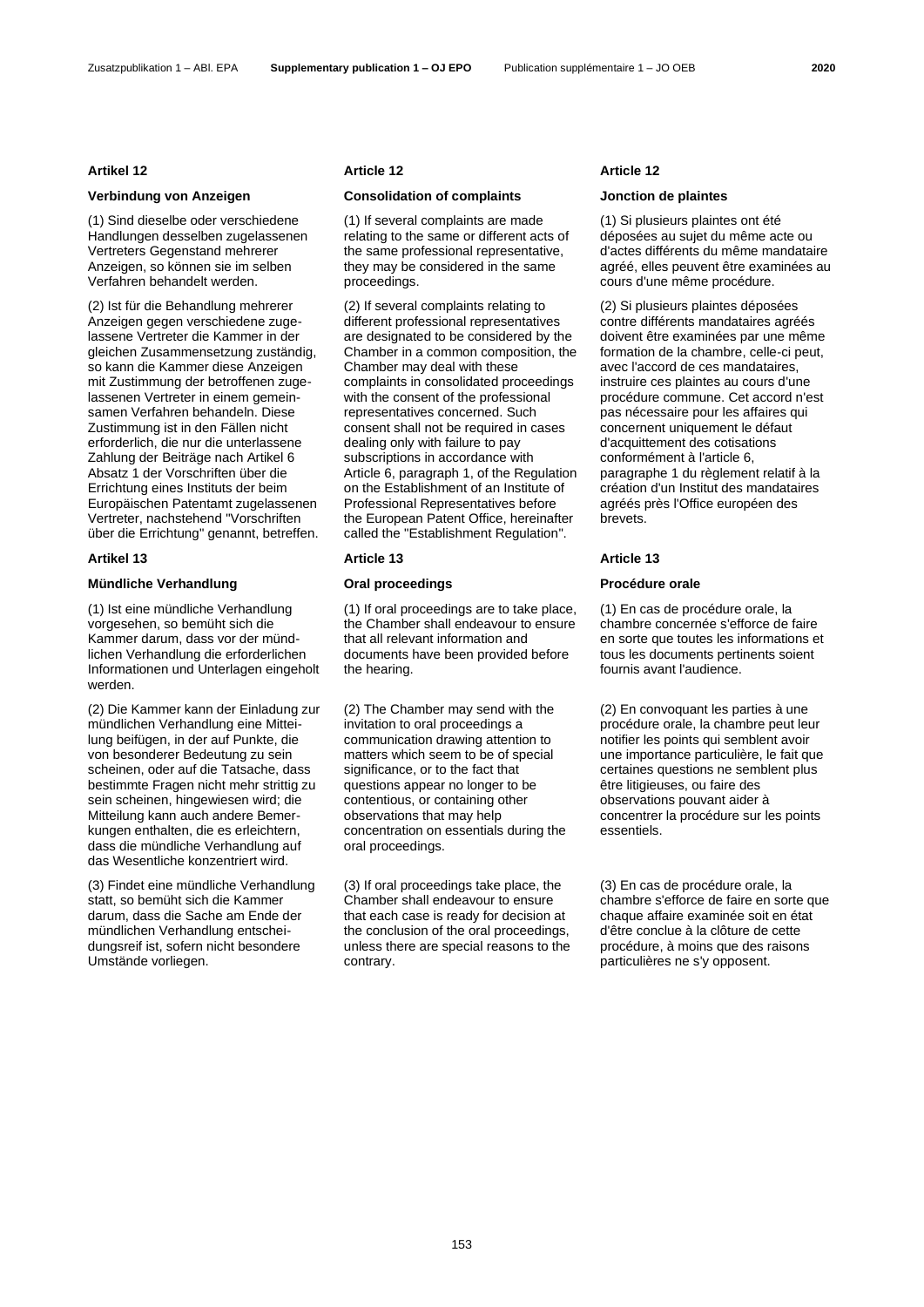### **Artikel 14 Article 14 Article 14**

## **Unterrichtung des betroffenen zugelassenen Vertreters**

Hält die Kammer es für zweckmäßig, dem betroffenen zugelassenen Vertreter ihre Ansicht über die Beurteilung sachlicher oder rechtlicher Fragen mitzuteilen, so hat das so zu geschehen, dass die Mitteilung nicht als bindend für die Kammer verstanden werden kann.

Sind nicht alle Mitglieder der Kammer der gleichen Ansicht über die zu treffende Entscheidung, so findet eine Beratung statt. Bei der Beratung der Kammer dürfen mit Ausnahme der vom Vorsitzenden der Kammer als Beobachter zugelassenen weiteren Mitglieder der Kammer, des Geschäftsstellenbeamten und der gegebenenfalls nach Artikel 10 anwesenden Dolmetscher keine weiteren Personen zugegen sein.

## **Reihenfolge bei der Abstimmung Order of voting Ordre à suivre pour le vote**

(1) Bei der Beratung der Kammer äußert zuerst der Berichterstatter und, wenn der Berichterstatter nicht der Vorsitzende ist, zuletzt der Vorsitzende seine Meinung.

(2) Die gleiche Reihenfolge gilt für Abstimmungen; auch wenn der Vorsitzende Berichterstatter ist, stimmt er zuletzt ab. Stimmenthaltungen sind nicht zulässig.

### **Artikel 17 Article 17 Article 17**

## **Entscheidungen Decisions Décisions**

(1) Wird die Anzeige nicht zurückgewiesen, so ist in der Entscheidung anzugeben, welche berufliche Regel verletzt und, gegebenenfalls, welche nach Artikel 4 Buchstabe c der Vorschriften über die Errichtung ausgesprochene Empfehlung nicht befolgt worden ist. Regel 111 Absatz 2 ist entsprechend anzuwenden.

(2) Entscheidungen werden vom Vorsitzenden der Kammer unterzeichnet.

## **Communications to the professional representative concerned**

If, before a decision is taken, the Chamber deems it expedient to communicate with the professional representative concerned regarding a possible appreciation of substantive or legal matters, such communication shall be made in such a way as not to imply that the Chamber is in any way bound by it.

### **Artikel 15 Article 15 Article 15**

### **Beratung vor der Entscheidung Deliberations preceding decisions Délibération avant décision**

If the members of the Chamber are not all of the same opinion, the Chamber shall meet to deliberate regarding the decision to be taken. No other person except other members of the Disciplinary Committee authorised by the Chairman of the Chamber to attend as observers, the Registrar and any interpreters attending in accordance with Article 10 hereof may be present during deliberations of the Chamber.

### **Artikel 16 Article 16 Article 16**

(1) During the deliberations between members of the Chamber, the rapporteur's opinion shall be heard first and, if the rapporteur is not the Chairman, the Chairman's last.

(2) If voting is necessary, votes shall be taken in the same sequence, even if the Chairman is the rapporteur, he shall vote last. Abstentions shall not be permitted.

(1) Unless the complaint is dismissed, the decision shall state which Rule of Professional Conduct has been violated and which recommendation, if any, made in accordance with Article 4(c) of the Establishment Regulation, has not been observed. Rule 111, paragraph 2, shall apply mutatis mutandis.

(2) A decision shall be signed by the Chairman of the Chamber.

## **Information du mandataire agréé concerné**

Si, avant d'avoir pris une décision, la chambre considère qu'il est souhaitable d'informer le mandataire agréé concerné de la manière dont elle pourrait apprécier certaines questions de fait ou de droit, elle le fait de telle manière que cette indication ne puisse être interprétée comme pouvant la lier.

Si les membres de la chambre ne sont pas tous du même avis, ils se réunissent pour délibérer sur la décision à prendre. Aucune autre personne ne peut assister aux délibérations de la chambre, sauf les autres membres de la Commission de discipline que le Président de la chambre y a autorisés à titre d'observateurs, le greffier et les interprètes y participant en application de l'article 10.

(1) Lors des délibérations entre les membres de la chambre, le rapporteur exprime son opinion le premier et le Président le dernier à moins qu'il ne soit lui-même rapporteur.

(2) S'il est nécessaire de voter, le même ordre est suivi ; le Président vote le dernier, même s'il est le rapporteur. Nul ne peut s'abstenir.

(1) À moins que la plainte ne soit rejetée, la décision indique celle des règles de conduite professionnelle qui a été enfreinte et, le cas échéant, celle des recommandations formulées conformément à l'article 4, lettre c) du règlement relatif à la création de l'Institut des mandataires agréés qui n'a pas été observée. La règle 111, paragraphe 2, s'applique.

(2) La décision est signée par le Président de la chambre.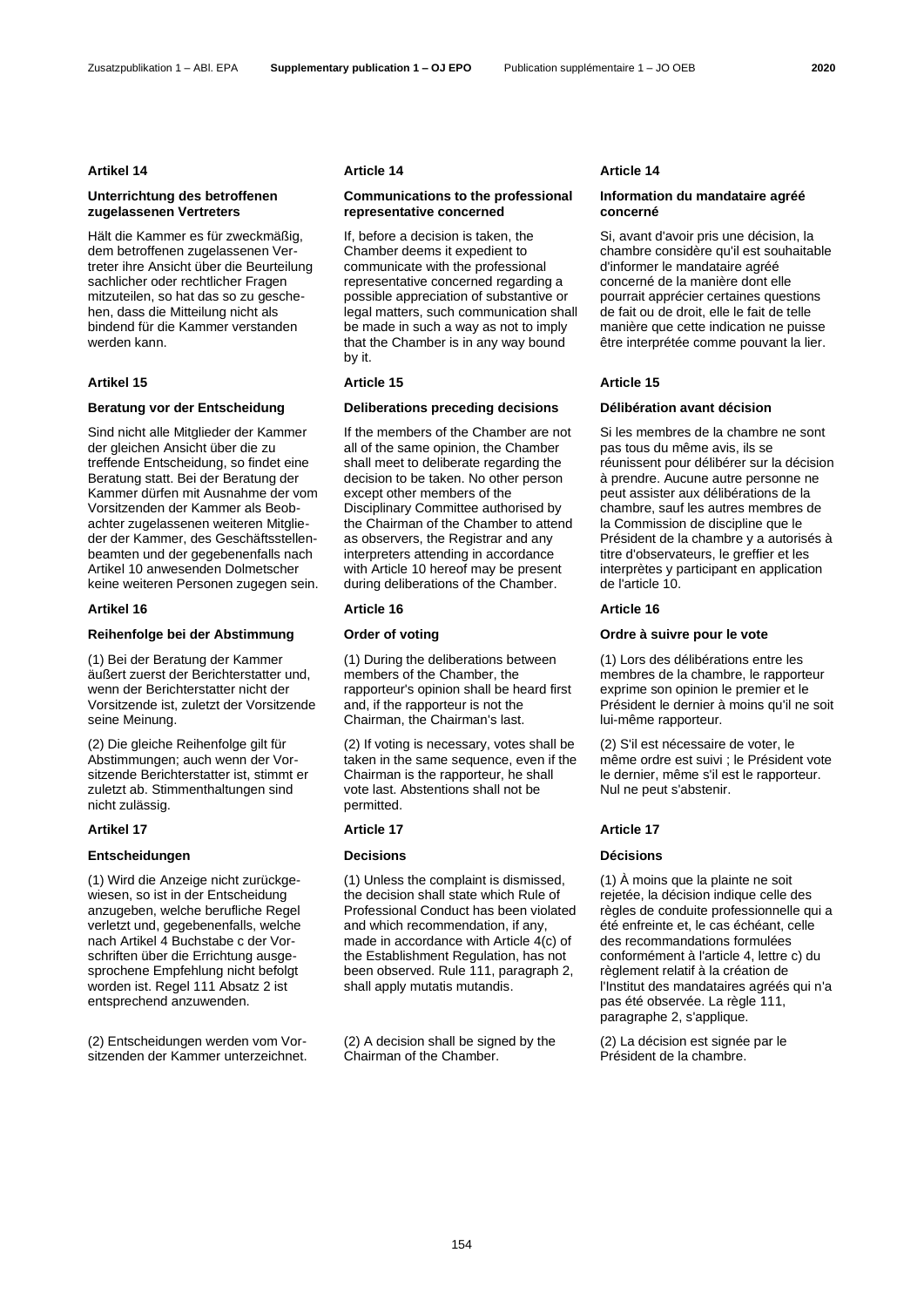### **Artikel 18 Article 18 Article 18**

### **Verfahren nach Zurückweisung einer Anzeige als offensichtlich unbegründet**

Weist eine Kammer eine Anzeige als offensichtlich unbegründet zurück, weil keine Tatsachen angeführt worden sind, auf die der Vorwurf einer Verletzung der beruflichen Regeln gegen den betroffenen zugelassenen Vertreter gegründet werden könnte, sodass es nicht erforderlich ist, den zugelassenen Vertreter zur Einreichung einer Erwiderung aufzufordern, so wird wie folgt verfahren:

a) Der Anzeigeerstatter wird hiervon in einem Schreiben unterrichtet;

b) die in Artikel 7 Absatz 4 genannten Personen erhalten Kopien des genannten Schreibens und der Entscheidung;

c) der betroffene zugelassene Vertreter erhält eine Kopie des genannten Schreibens, eine Kopie der Anzeige und eine Kopie der Entscheidung.

### **Artikel 19 Article 19 Article 19**

## **Verfahren im Anschluss an eine Entscheidung**

(1) Es liegt im Ermessen der Kammer, ob der Anzeigeerstatter vom Ergebnis des Verfahrens durch Übermittlung einer Kopie der Entscheidung oder auf andere Weise unterrichtet wird.

(2) Im Anschluss an die Entscheidung, die Angelegenheit nach Artikel 6 Absatz 2 Buchstabe c der Vorschriften in Disziplinarangelegenheiten zu überweisen, übermittelt die Kammer dem Disziplinarausschuss

a) den Namen und die Anschrift des betroffenen zugelassenen Vertreters;

c) gegebenenfalls die Erwiderungen; c) any defence filed; c) tout document déposé par la

d) etwaige Stellungnahmen von Mitgliedern der Kammer, des Präsidenten des Rates des Instituts und des Präsidenten des Europäischen Patentamts;

e) die Angabe der Verfahrenssprache (wenn sie bestimmt worden ist);

g) andere Unterlagen, die die Kammer als einschlägig erachtet.

## **Procedure following summary dismissal of a complaint**

If a complaint is summarily dismissed by a Chamber on the ground that it clearly discloses no facts upon which an allegation of breach of the Rules of Professional Conduct could be made against the professional representative concerned so that it is, therefore, not necessary to call upon him to present a defence, then:

a) the complainant shall be informed accordingly by letter;

b) the persons mentioned in Article 7, paragraph 4 hereof shall be sent copies of the said letter and of the decision;

c) the professional representative concerned shall be sent a copy of the said letter, a copy of the complaint and a copy of the decision.

(1) It is a matter for the discretion of the Chamber whether the complainant shall be informed of the result of the proceedings by being sent a copy of the decision or in some other manner.

(2) Following a decision to refer the matter in accordance with Article 6, paragraph 2(c), of the Discipline Regulation, the Chamber concerned shall transmit to the Disciplinary Board:

a) the name and address of the professional representative concerned;

b) die Anzeige; b) the complaint; b) la plainte ; b) la plainte ; b) la plainte ;

d) any comments of members of the Chamber and of the Presidents of the Council of the Institute and the European Patent Office respectively;

e) an indication of the language of the proceedings (if any);

f) die Entscheidung der Kammer; f) the decision taken by the Chamber; f) la décision rendue par la chambre ;

g) any other documents which the Chamber considers relevant.

### **Procédure à suivre au cas où une plainte est rejetée purement et simplement**

Si une plainte est rejetée purement et simplement par une chambre parce qu'il est clair qu'elle ne révèle pas de faits susceptibles de fonder une allégation de manquement aux règles de conduite professionnelle à l'encontre du mandataire agréé en cause, de sorte qu'il n'est pas nécessaire de lui demander de présenter sa défense,

a) le plaignant en est informé par lettre ;

b) des copies de la lettre en question et de la décision sont envoyées aux personnes mentionnées à l'article 7, paragraphe 4 ci-dessus ;

c) une copie de la lettre en question, une copie de la plainte et une copie de la décision sont envoyées au mandataire agréé concerné.

## **Procedure following a decision Procédure suivant une décision**

(1) C'est à la chambre qu'il appartient de décider d'informer le plaignant du résultat de la procédure en lui adressant une copie de la décision ou de toute autre manière.

(2) À la suite d'une décision de renvoi de l'affaire conformément à l'article 6, paragraphe 2, lettre c) du règlement de discipline, la chambre intéressée fait parvenir au Conseil de discipline les renseignements ou documents suivants :

a) le nom et l'adresse du mandataire agréé concerné ;

défense ;

d) tous commentaires des membres de la chambre et des Présidents du Conseil de l'Institut et de l'Office européen des brevets ;

e) l'indication de la langue de la procédure (si nécessaire) ;

g) tout autre document que la chambre juge pertinent.